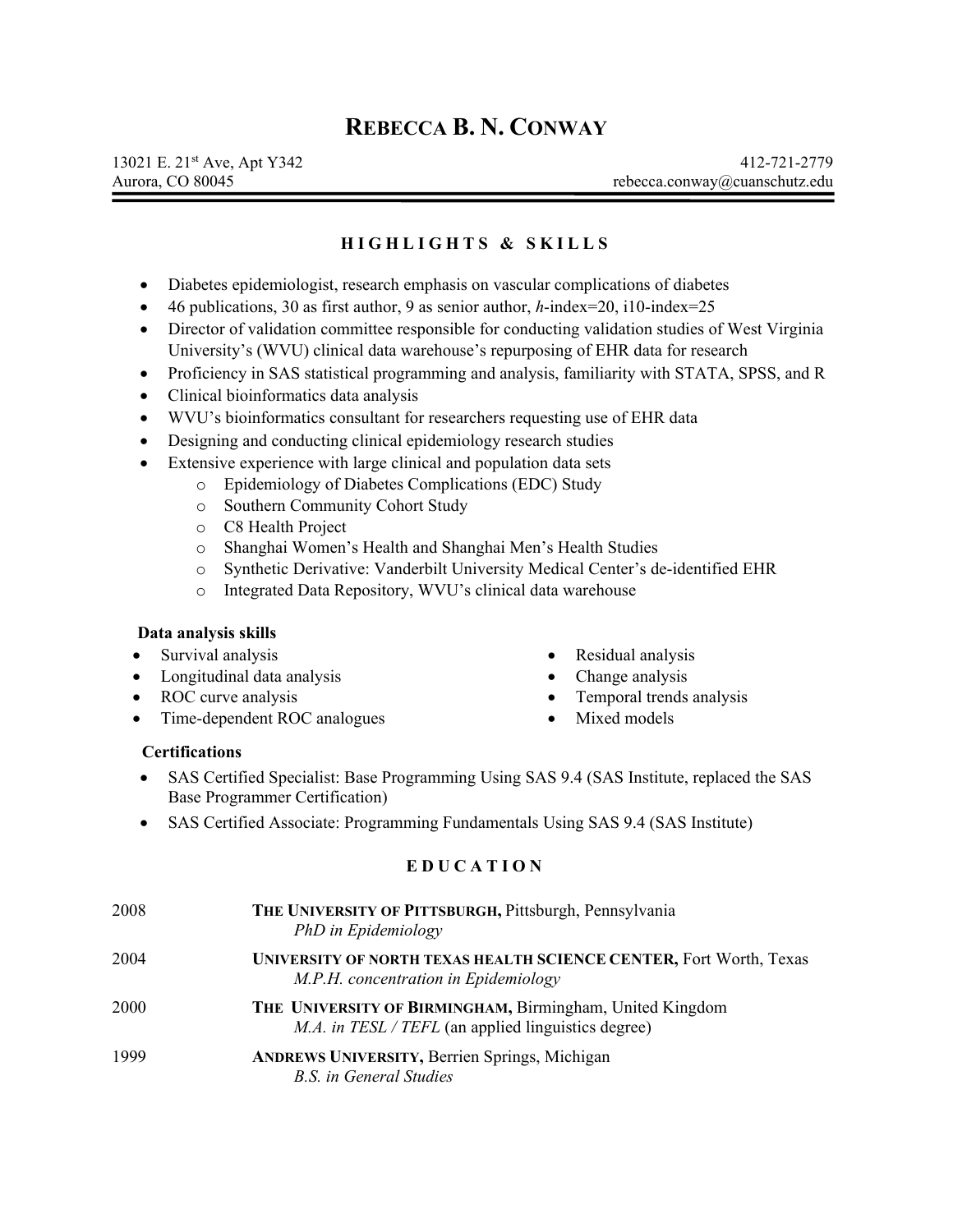### **PROFESS IONAL EXPE R IENCE**

- 2022-Present **UNIVERSITY OF COLORADO SCHOOL OF PUBLIC HEALTH, ANSCHUTZ MEDICAL CAMPUS**, Aurora, CO *Associate Professor:* Carry our epidemiology research projects in the LEAD Center, the Barbara Davis Research Center, and the Laboratory for Analytic & Computational Epidemiology (LACE); Teach Epidemiology.
- 2021-Present **AMERICAN ACADEMY OF EPIDEMIOLOGY, INC.**, Tyler, Texas *Director:* Conduct the operating affairs of this epidemiology and biostatistics firm.
- 2017-2020 **UNIVERSITY OF TEXAS HEALTH SCIENCE NORTHEAST**, Tyler, Texas *Associate Professor:* Conducted research on risk factors for late complications in Type 1 and Type 2 diabetes. I also served as the diabetes epidemiologist on our institutions CDC Diabetes Control and Prevention program. I worked with large clinical and epidemiological population studies, including the Southern Community Cohort Study, the Synthetic Derivative, and the WVU Medicine Clinical Data Warehouse.
- 2012-2017 **WEST VIRGINIA UNIVERSITY**, Morgantown, West Virginia *Assistant Professor:* Served as epidemiologist and clinical informatics consultant for the WV Clinical and Translational Science Institute; investigate risk factors for late complications in Type 1 and Type 2 diabetes; taught approximately one course per year

Clinical Research Design, Epidemiology, and Biostatistics (CREDB): As the sole epidemiologist in this core of the West Virginia CTSI (IDEA-CTRU), I served as the epidemiology consultant to researchers requesting epidemiology/biostatistical consulting for their projects. I also served as the clinical informatics consultant to whom researchers requesting EHR data are referred in order to help focus their data requests and shape their study designs prior to receipt of data. Finally, I created and directed the validation committee charged with developing and validating disease phenotype algorithms for selecting data from WVU's EHR and clinical data warehouse. The first project of this validation committee was the validation of the Extract, Load, and Transform (ELT) process used to extract data from WVU Medicine's two EHRs into its clinical data warehouse. This ELT validation project has resulted in one manuscript. Our most recent project, where we validated the linkage of WVU Medicine's entire EHR with the National Death Index, the Social Security Death Master File, and the West Virginia state Department of Health and Human Services vital statistics records, was recently accepted for publication.

Synthetic Derivative Clinical Informatics Research: Using the Synthetic Derivative, the deidentified copy of Vanderbilt University Medical Center's Electronic Health Record, I have been investigating the predictive utility of HbA1c in fracture risk in geriatric patients with diabetes. This work has resulted in one published manuscript. A second paper, investigating racial disparities in the relationship of glycemic control with fracture risk was also recently accepted for publication. Work with the Synthetic Derivative began while a postdoctoral fellow at Vanderbilt and has continued.

Southern Community Cohort Study: The Southern Community Cohort Study is a large cancer cohort focusing on racial disparities in cancer outcomes. Using the Southern Community Cohort Study, a population of approximately 85,000 low income African Americans and Whites, I have been investigating disparities in diabetes complications and mortality outcomes. Recently my work with the cohort has expanded into the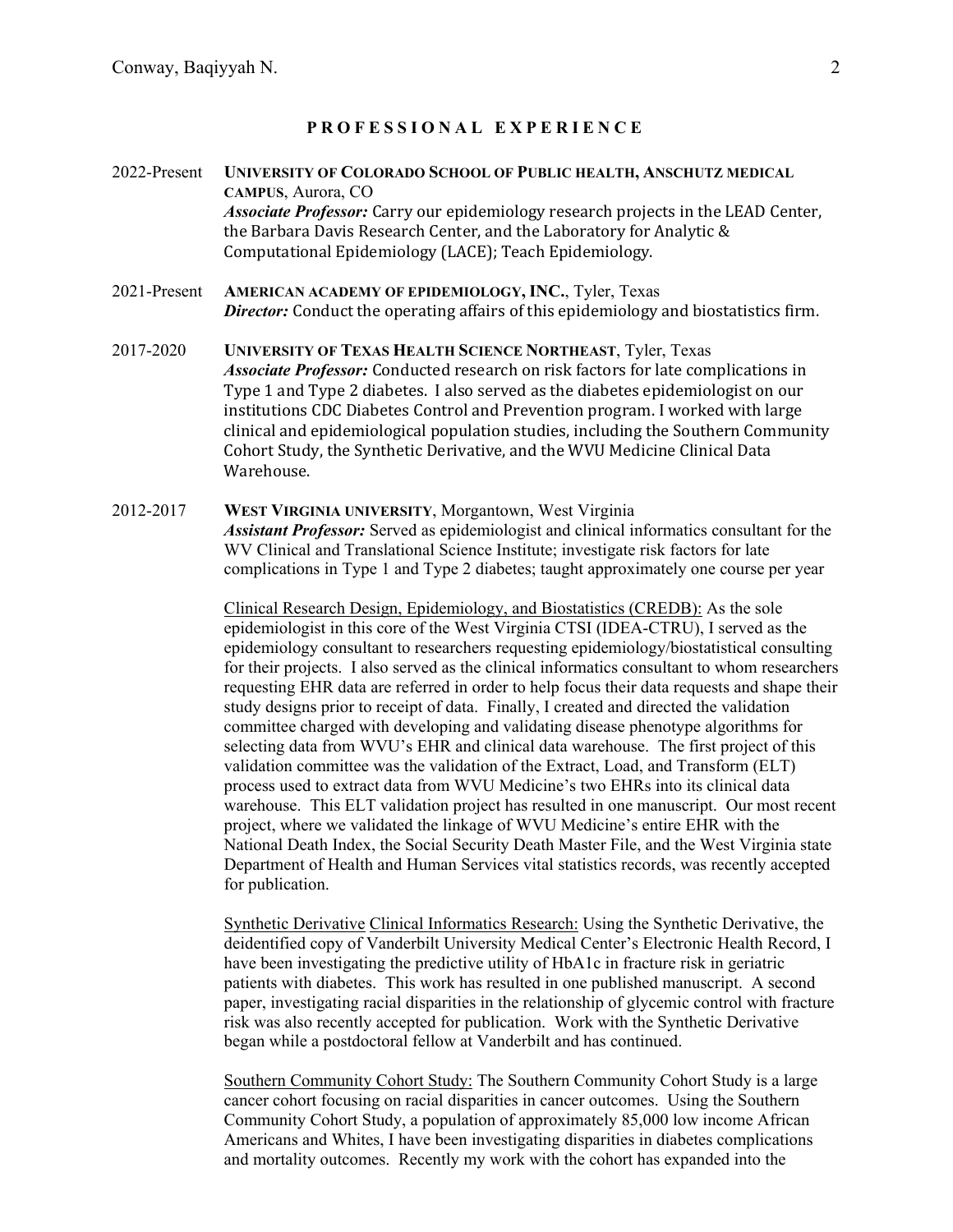interplay of diabetes and cancer in the cohort, specifically investigating liver, pancreatic and kidney cancer. Thus far my work with this population has resulted in seven publications and another submitted publication currently under review.

C8 Health Project: The C8 Health Project is a community-based study to investigate the effects of exposure to perfluorooctanoic acid (C8) contaminated drinking water. Containing approximately 70,000 participants, 9% of whom had diabetes, it also provided an excellent resource to study diabetes and diabetes related metabolic disorders and their risk factors. My work on this project was funded by a grant from the Eye Foundation of America. The project began as an investigation of metabolic syndrome risk factors in otherwise healthy children and cardiovascular risk factors in children with Type 1 diabetes. This has evolved to focus on the relationship of perfluoroalkyl substances with end organ complications of diabetes. Thus far my work on this project has resulted in eight published manuscripts.

Health Science Technology Academy: The Health Science Technology Academy (HSTA) of West Virginia University. HSTA is a NIH R25 Science Education Partnership Award, targeting underserved 9th through 12 grade West Virginia high school students. For this five-year award cycle, the emphasis was community based participatory research (CBPR), the students carry out research in their own community. This program targets health disparities by 1) addressing education and income disparities by moving these underserved children through the secondary and tertiary educational pipeline, 2) primordial prevention through teaching health literacy and health interventions to these youth, and 3) community based participatory research conducted by these students. My role in HSTA was as a faculty instructor to rising 11 graders for their one week during the biomedical summer camp. During that week, for approximately 40 class hours, my students were taught epidemiology using the concept of the pediatric metabolic syndrome. They also designed and carried out an epidemiology study on themselves and their peers.

#### 2009-2012 **VANDERBILT UNIVERSITY**, Nashville, Tennessee

*Postdoctoral Research Fellow:* Investigated risk factors for and outcomes in Type 1 and Type 2 diabetes. Working with the Shanghai Women's and Shanghai Men's Health Studies, two population studies with a combined sample size of approximately 130,000, I investigated anthropometric and puberty related risk factors for the incidence of Type 2 diabetes in middle-aged and elderly Chinese. Using the Southern Community Cohort Study, I investigated disparities in mortality outcomes in approximately 85,000 African Americans and Whites with Type 1 or Type 1 diabetes.

*Principal Investigator:* Noninvasive Skin Spectroscopy Study of Diabetic Peripheral Neuropathy. This study investigated at the relationship of a non-invasive measure of advanced glycation end products (AGEs) with neuropathy and nerve fiber morphology.

*Co-Investigator:* Epidemiology of Diabetes Complications Study (EDC): Phase II Noninvasive Skin Spectroscopy Substudy for Diabetes Complications. This study investigated the relationship of AGEs with complications of Type 1 diabetes in two diverse clinical research populations

*Principal Investigator:* Study of Adverse Effects of Dysglycemia by Age in Diabetes. PThis ongoing study, which was initiated while a postdoctoral fellow at Vanderbilt University, uses Vanderbilt University Medical Center's deidentified EHR (the Synthetic Derivative) to examine the relationship of glycemic control with complications of diabetes and how this varies by age groups.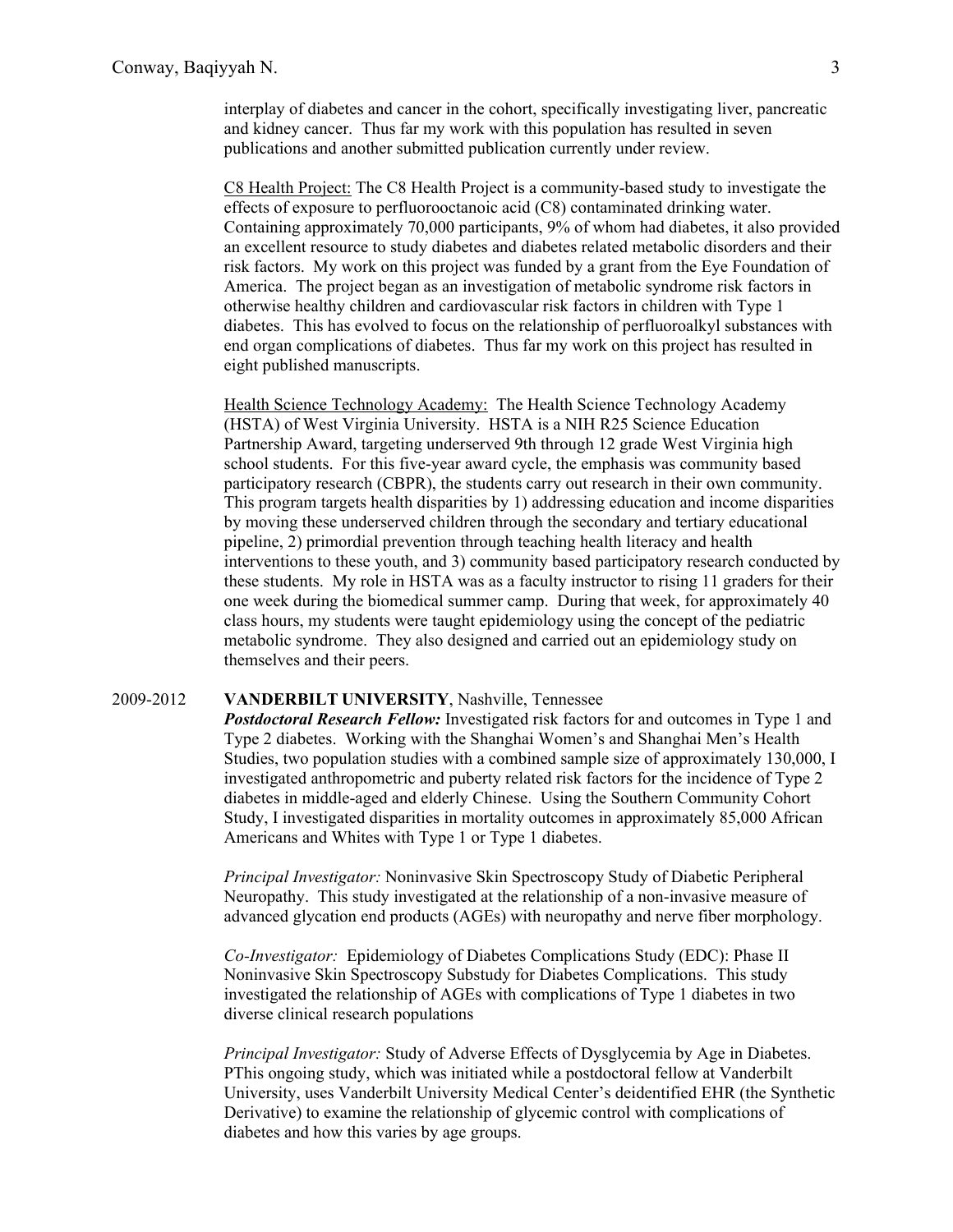#### 2004-2009 **THE UNIVERSITY OF PITTSBURGH,** Pittsburgh, Pennsylvania *Research Coordinator:* Epidemiology of Diabetes Complications Study (EDC): Phase II

*Investigator:* Epidemiology of Diabetes Complications Study (EDC): Phase II Noninvasive Skin Spectroscopy Substudy for Diabetes Complications

*Site Research Coordinator:* A Prospective, Multi-Center, Paired Data, Cohort Screening Trial Comparing the Scout Noninvasive Screening Device to the Fasting Plasma Glucose Test in Patients Screened for Type 2 and Pre-Diabetes

*Graduate Student Research Assistant:* Recruit study participants, assist with medical exams, code survey data, analyze data, and follow-up mortality cases for the Epidemiology of Diabetes Complications Study. Recruit study participants, conduct scans in participants' homes, measuring skin fluorescence, an indirect measure of advanced glycation end products. Analyze skin fluorescence data. *Teaching Assistant:* Teaching assistant for Seminar in Epidemiology and Public Health Presentation.

#### **CURRENT RESEARCH SUPPORT**

PI: Rebecca BN Conway Title: *Epidemiology Assessments for the White River Junction Concern* Dates: 8/2021-12/2021 *Epidemiology Assessments for the White River Junction Concern*  The major goal of this contract is to investigator whether the reported breast cancer concern represents a true cancer cluster Funding Source: Department of Veterans Affairs contract #36C24121P0881 Amount: \$66,400 Role: PI

#### **C O M P LETE D RESEARCH SUPPORT**

PI: Manda Hall Subcontract PI: Paul McGaha Dates 6/2016-6/2024 Title: *Implementation of a Hypertension Management. Program: State and Local Public Health Actions to Prevent Obesity, Diabetes, Heart Disease and Stroke Prevention and Public Health Fund (PPHF), Department of Health and Human Services, Centers for Disease Control and Prevention* Funding agency: Centers for Disease Control and Prevention (U58DP004838-04) Amount: \$497,450 Role: Epidemiologist; percent effort: 10%

PI: Sally Hodder Title: West Virginia University IDEA-CTR Dates: 2/2013-7/2017 The major goals of the project are to expand the infrastructure for, and practice of, clinical and translational research to a level competitive for a Clinical and Translational Science Award (CTSA)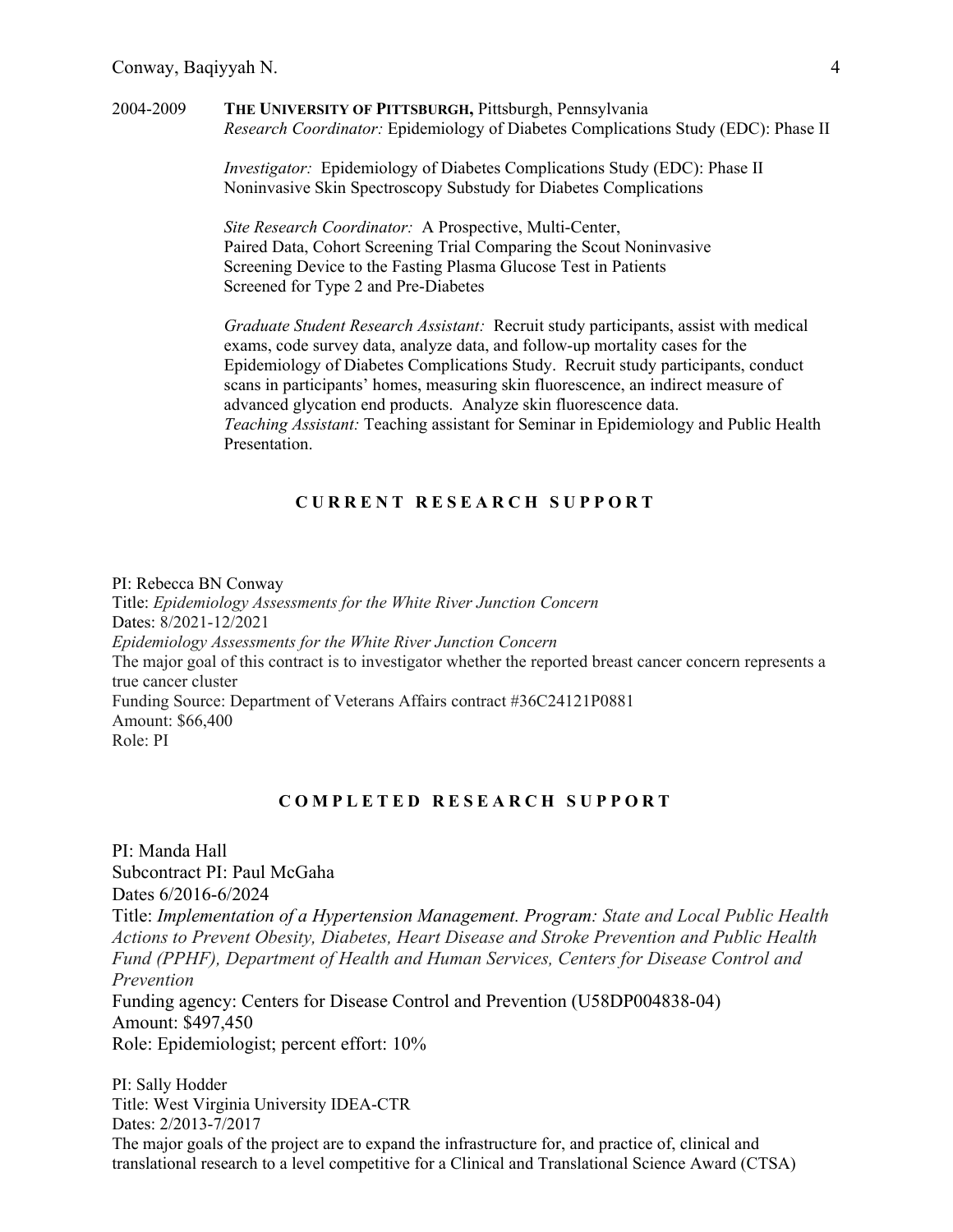Funding Source: National Institute of General Medical Sciences (U54 GM 104942) Amount: \$19,581,898 Role: Epidemiologist; percent effort: 20%

PI: Ann Chester Title: Teaching to Learn: WV-HSTA Students take Community Based Participatory Research (CBPR) to their Communities (5R25 0D010495) The goal of this project is to create a novel design to improve health literacy and biomedical science education in hard to reach, under-served Appalachian populations Funding Source: National Institutes of Health (R25 0D010495) and the West Virginia State Legislature Amount: \$1,316,581 Role: Biomedical Health Science and Technology Academy (HSTA) faculty; percent effort: 10%

PI: Matthew Gurka, Mark deBoer Title: An Ethnicity-Specific MetS Severity Score to Assess Risk: The Jackson Heart Study Dates: 8/2014 - 10/2015 Funding Source: National Institutes of Health/National Heart Lung and Blood Institute Amount: \$1,916,469 Role: Co-I; percent effort: 10%

PI: Rebecca Baqiyyah Conway Title: Diabetes and Obesity Study The aim of this project is to assess the prevalence of obesity and diabetes mellitus and their risk factors in West Virginia and Ohio residents exposed to perfluoroctanoic acid contaminated drinking water. Dates: 4/2013 - 6/2014 Funding Source: Eye Foundation of America and Ross Research Fund Amount: \$18,500

PI: Rebecca Baqiyyah Conway Title: Noninvasive Skin Spectroscopy Study of Diabetic Peripheral Neuropathy Dates: 2/14/2011 - 8/17/2012 Funding Source: Vanderbilt Institute for Clinical and Translational Research Amount: \$1960

### **SCIENTIF IC JOURNAL REVIEW E R**

Annals of Internal Medicine Diabetes Care European Journal of Endocrinology Journal of Diabetes and Its Complications Diabetes Technology and Therapeutics BMC Endocrine Disorders Pediatric Diabetes Journal of Pediatrics American Journal of Kidney Diseases **Obesity** British Journal of Cancer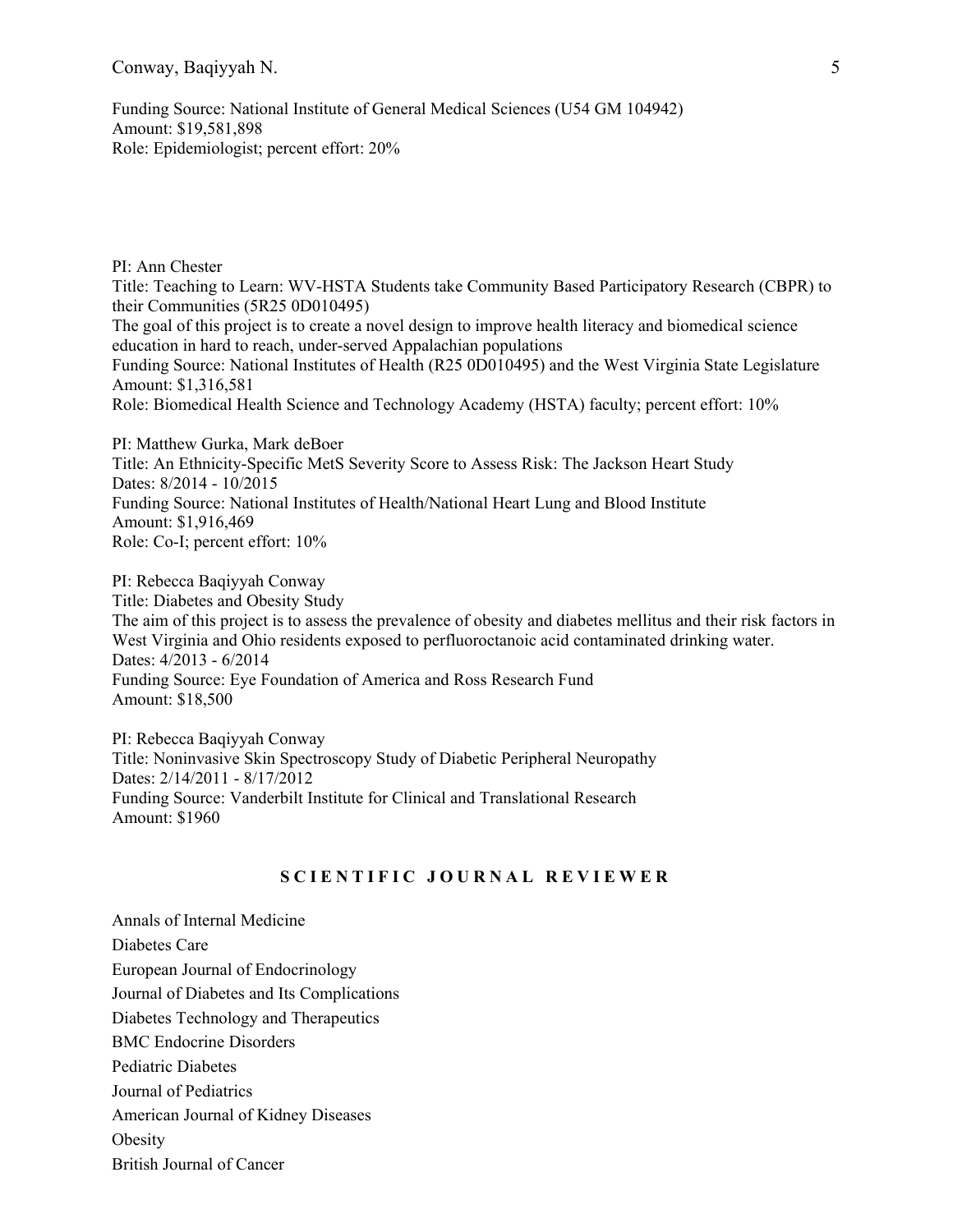PLoS One Microcirculation African Journal of Laboratory Medicine European Journal of Clinical Nutrition Asia Pacific Journal of Clinical Nutrition Environmental Research

#### **SECTI ON EDITOR/EDITORIAL BOAR D**

Section Editor, Current Diabetes Reports, 2015-Present Associate Editor, BMC Endocrine Disorders 2018-Present

### **EXTERNAL GRANT REVIEWER**

National Institutes of Diabetes, Digestive and Kidney Diseases [Kidney, Nutrition, Obesity and Diabetes,](http://cms.csr.nih.gov/PeerReviewMeetings/CSRIRGDescriptionNew/PSEIRG/KNOD.htm)  Population Sciences and Epidemiology Integrated Review Group Ad hoc reviewer, February 2013

National Institutes of Health Member Conflict Panel 1: Population Sciences and Epidemiology Ad hoc reviewer, February 2014

### **OTHER PROFESSIONAL ACTIVITIES**

Southern Community Cohort Study Publications Committee member

American Diabetes Association's Epidemiology subgroup planning committee for the 2016 and 2017 Annual Scientific Sessions

Symposium Chair for "*Epidemiology of Kidney Disease in Diabetes"*, 2016 American Diabetes Association Annual Scientific Sessions, June 14, 2016

Abstract grader, 2017 American Diabetes Associations Scientific Sessions

Abstract grader, 2016 American Diabetes Associations Scientific Sessions

Abstract grader, 2015 Annual Meeting of the American College of Epidemiology

Grand Award Judge, Intel International Science and Engineering Fair 2015

Panel Discussion Facilitator, "Using Collaboration to Answer Research Questions", the WVCTSI Research Summit on Obesity and Related Diseases. May 16, 2014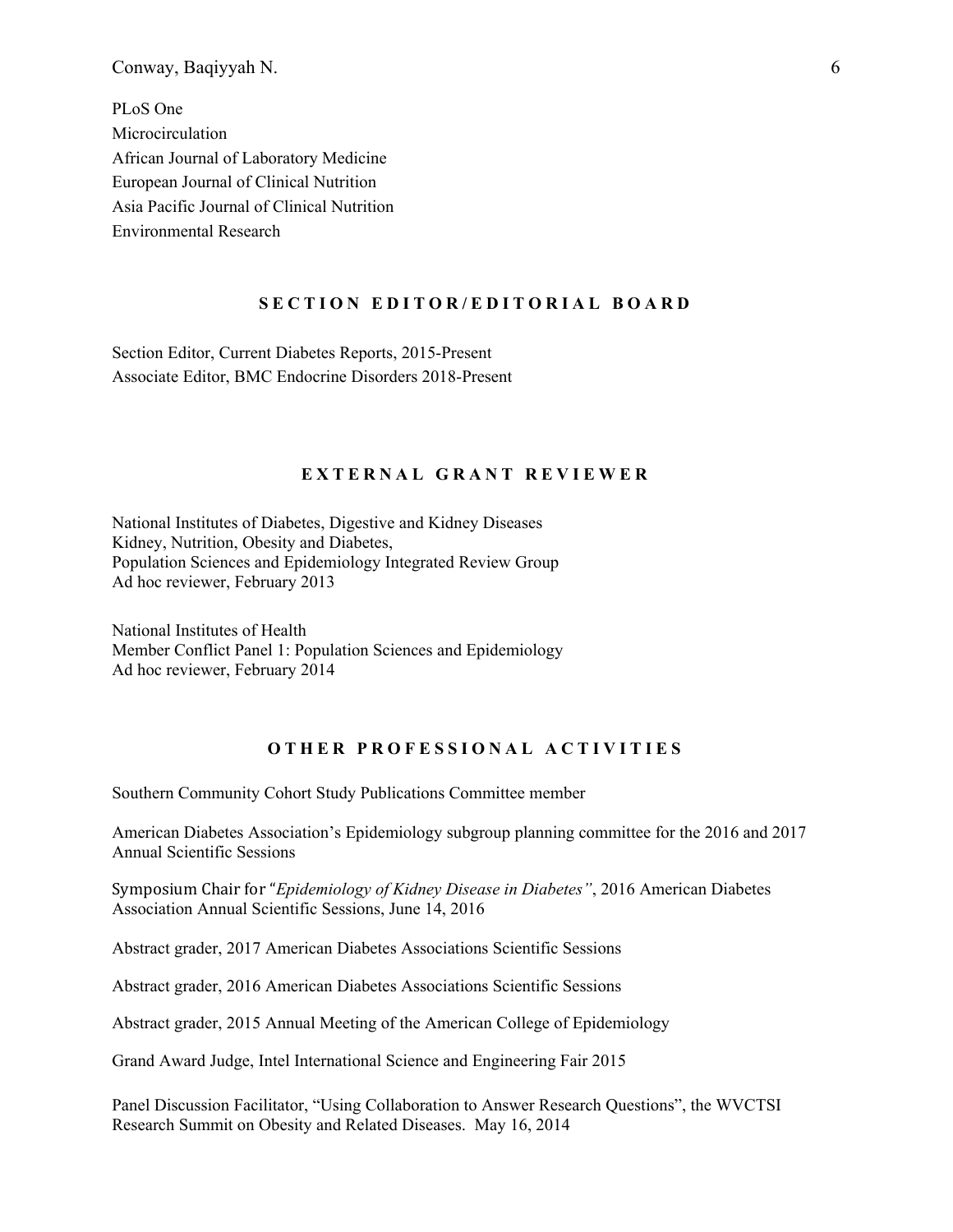### **PUBLICATIONS**

1. **Conway B** and Rene A. Obesity as a disease: no light-weight matter. *Obesity Reviews* 2004; 5(3):145-151.

2. Costacou T, Edmundowicz D, Prince CT, **Conway B**, Orchard TJ. Progression of coronary artery calcification in type 1 diabetes. *American Journal of Cardiology* 2007; 100(10):1543-1547.

3. **Conway B**, Miller R, Costacou T, Fried L, Kelsey S, Evans R, Edmundowicz D, Orchard T. Double Edged Relationship of Adiposity with Coronary Artery Calcification in Type 1 Diabetes. *Diabetes and Vascular Disease Research* 2007; 4:332-339.

4. **Conway B**, Fried L, Orchard T. Hemoglobin and Overt Nephropathy Complications in Type 1 Diabetes. *Annals of Epidemiology* 2008; 18 (2):147-155.

5. **Conway B**, Costacou T, Orchard T. Is Glycaemia or Insulin Dose the Stronger Risk Factor for Coronary Artery Disease (CAD) in Type 1 Diabetes? *Diabetes and Vascular Disease Research* 2009; 6 (4):223-230.

6. **Conway B**, Miller R, Costacou T, Fried L, Kelsey S, Evans R, Orchard T. Adiposity and Mortality in Type 1 Diabetes. *International Journal of Obesity* 2009; 33 (7):796-805.

7. **Conway B**, Evans R, Fried L, Kelsey S, Edmundowicz D, Orchard T. Free Fatty Acids are Associated with Pulse Pressure in Women, but not Men, with Type 1 Diabetes. *Metabolism* 2009; 58 (9):1215-1221.

8. **Conway B**, Miller R, Klein R, Orchard T. Prediction of Proliferative Diabetic Retinopathy with Hemoglobin Level. *Archives of Ophthalmology* 2009; 127:1494-1499.

9. **Conway B**, Miller R, Orchard T. Are Hemoglobin Levels Elevated in Type 1 Diabetes? *Diabetes Care* 2010; 33(2): 341-343.

10. **Conway B**, Miller R, Costacou T, Fried L, Kelsey S, Evans R, Orchard T. Temporal Patterns in Overweight and Obesity in Type 1 Diabetes. *Diabetic Medicine* 2010; 27(4):398-404.

11. **Conway B**, Matter N, Maynard J, Edmundowicz D, Orchard T. Skin Fluorescence Correlates Strongly with Coronary Artery Calcification Severity in Type 1 Diabetes. *Diabetes Technology and Therapeutics* 2010; 12(5): 339-345.

12. **Conway BN**, Aroda VR, Maynard JD, Matter N, Fernandez S, Ratner RE, Orchard TJ. Skin Intrinsic Fluorescence Correlates with Autonomic and Distal Symmetrical Polyneuropathy in Individuals with Type 1 Diabetes. *Diabetes Care* 2011; 34 (4):1000-1005.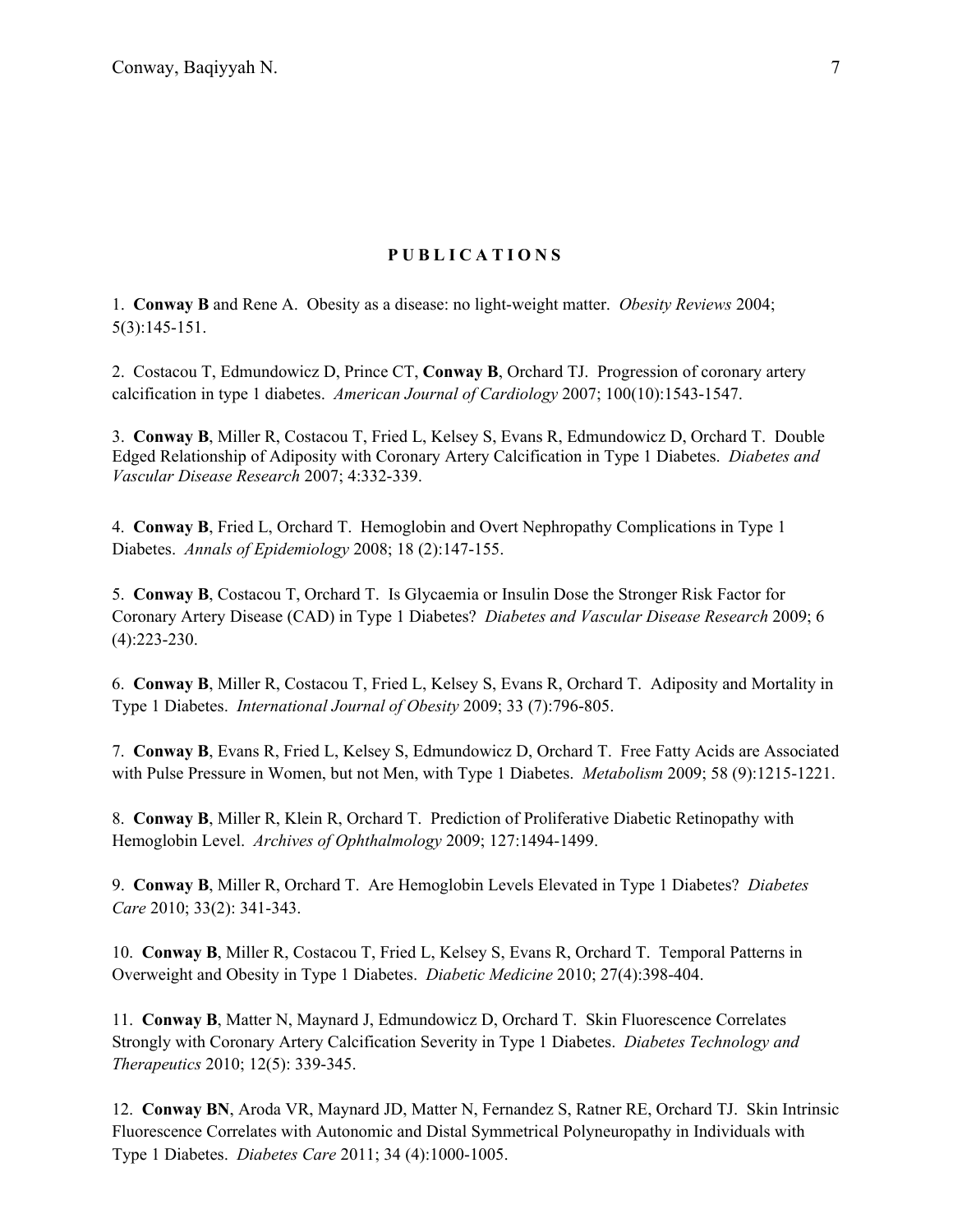13. **Conway B**, Xiang Y-B, Villegas R, Zhang X, Li H, Wu X, Yang G, Gao Y-T, Zhang W, Shu X-O. Hip Circumference and the Risk of Type 2 Diabetes in Middle-aged and Elderly Men and Women: the Shanghai Women and Shanghai Men's Health Studies. *Annals of Epidemiology* 2011; 21 (5): 358-366.

14. **Conway B**, Maynard J, Orchard T. Comment on: Sun et al. Protection from Retinopathy and other Complications in Patients with Type 1 Diabetes of Extreme Duration: the Joslin 50-year Medalist Study. *Diabetes Care* 2011; 34:968–974.

15. **Conway BN**, May ME, Signorello LB, Blot WJ. The Mortality Experience of a Low Income Population with Young-Onset Diabetes. *Diabetes Care* 2012; 35 (3):542-548.

16. **Conway B**, Shu X-O, Zhang X, Xiang Y-B, Cai H, Li H, Yang G, Gao Y-T, Zheng W. Age at Menarche, the Leg Length to Sitting Height Ratio, and Risk of Diabetes in Middle-Aged and Elderly Chinese Men and Women. *PLoS ONE* 2012;7 (3):e30625.

17. **Conway BN**. Comment on: Elevated Transferrin Saturation and Risk of Diabetes: Three populationbased studies. *Diabetes Care* 2012; 7(3): e30625.

18. **Conway BN**, May ME, Blot WJ. Mortality among Low-income African Americans and Whites with Diabetes. *Diabetes Care* 2012; 35 (11): 2293-2299.

19. **Conway BN**, Aroda VR, Maynard JD, Matter N, Fernandez S, Ratner RE, Orchard TJ. Skin Intrinsic Fluorescence is Associated with Coronary Artery Disease in Individuals with Long Duration of Type 1 Diabetes. *Diabetes Care* 2012; 35 (11): 2331-2336.

20. Aroda VR, **Conway BN**, Fernandez SJ, Matter NI, Maynard JD, Orchard TJ, Ratner RE. Cross-Sectional Evaluation of Noninvasively-Detected Skin Intrinsic Fluorescence and Mean Hemoglobin A1c in Type 1 Diabetes. *Diabetes Technology and Therapeutics* 2013; 15 (2): 117-123.

21. **Conway B**, Peltier A. Diabetic Neuropathy. In Escher AP, Li A (Eds), *Type 1 Diabetes* 2013. InTech: Rijeka, Croatia. ISBN: 980-953-307-711-1.

22. **Conway BN**, Elasy TA, May ME, Blot WJ. Mortality by Race among Low-income Adults with Early-onset Insulin-treated Diabetes. *Diabetes Care* 2013; 36 (10):3107-3112.

23. Alshaarawy O\*, Zhu M, Ducatman A, **Conway B**, Andrew M. Polycyclic Aromatic Hydrocarbon Biomarkers and Serum Markers of Inflammation. A Positive Association that is more Evident in Men. *Environmental Research* 2013; 126: 98-104.

24. Alshaarawy O\*, Zhu M, Ducatman AM, **Conway B**, Andrew ME. Urinary Polycyclic Aromatic Hydrocarbon Biomarkers and Diabetes Mellitus. *Occupational and Environmental Medicine.* 2014; 71 (6):437-441.

25. Weber K\*, Fischl AF, Murray PJ, **Conway BN**. Effect of BMI on Cardiovascular and Metabolic Syndrome Risk Factors in an Appalachian Pediatric Population. *Diabetes, Metabolic Syndrome and Obesity: Targets and Therapy* 2014; 7:445-453.

26. **Conway BN**, May ME, Fischl A, Frisbee J, Blot WJ. Cause-specific Mortality in Low-income African Americans and Whites with Type 2 Diabetes. *Diabetic Medicine* 2015; 32: 33-41.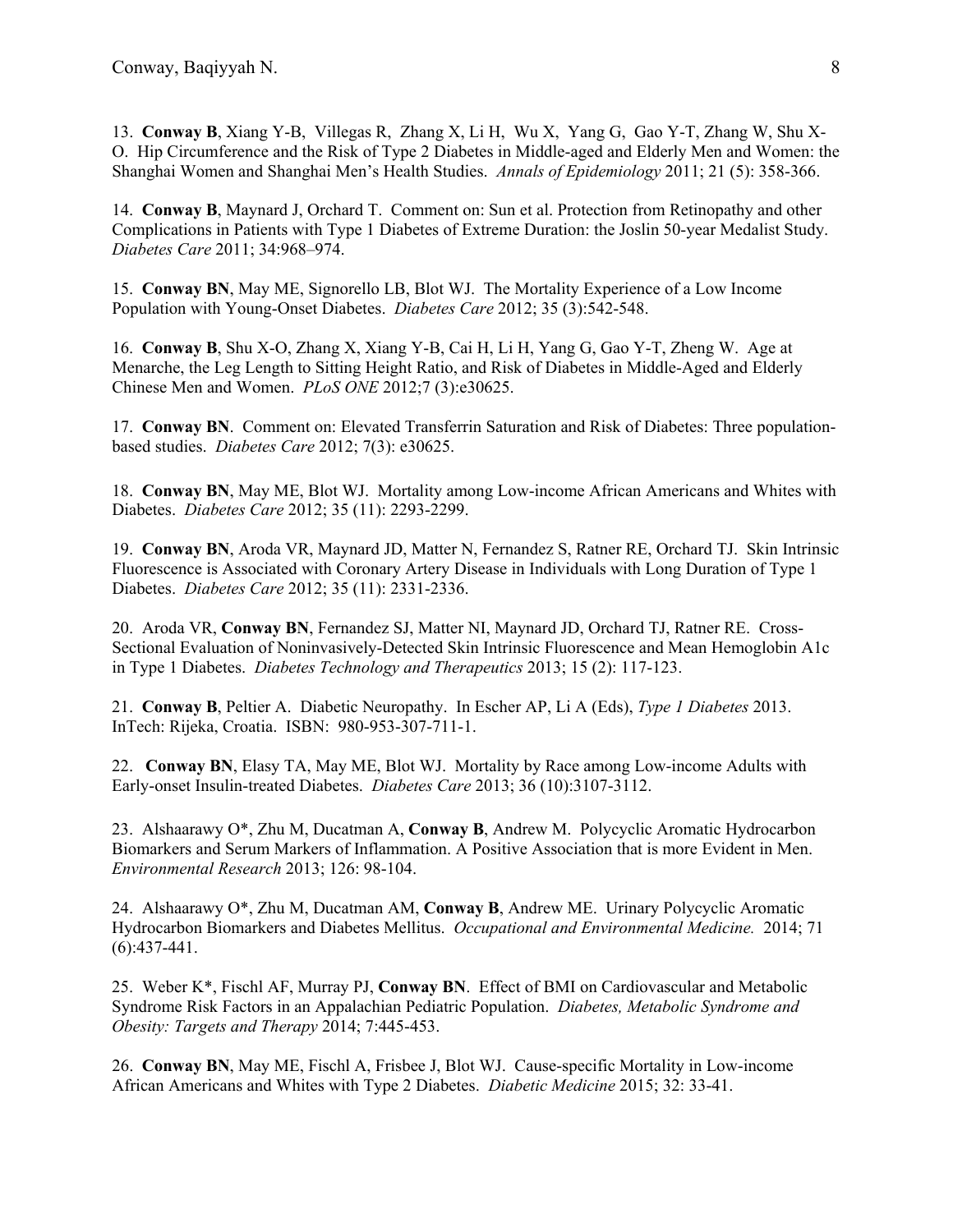27. Dodd K\*, Murray PJ, Fischl A, Costacou T, **Conway B**. Overweight, Obesity, Perfluorooctanoic Acid Exposure and Cardiovascular Risk Factors in an Appalachian Pediatric Population with Diabetes. *Jacobs Journal of Obesity.* 2016; 2 (1): 025.

28. **Conway B**, Long D, Figaro MK, May ME. Glycemic Control and Fracture Risk in Elderly Patients with Diabetes. *Diabetes Research and Clinical Practice.* 2016; 115: 47-53.

29. **Conway B**, Innes K, Long D. Perfluoroalkyl Substances and Beta Cell Deficient Diabetes. *Journal of Diabetes and Its Complications* 2016; 30 (6): 993-998.

30. Williams A\*, LaSala PR, **Conway B**. Case Study Investigating Two Cases of Neonatal Salmonellosis. *Clinical Case Reports and Reviews* 2016; DOI: 10.15761/CCRR.1000240.

31. Denney MJ, Long DM, Armistead MG\*, Anderson JL, **Conway BN**. Validating the Extract, Transform, Load Process Used to Populate a Large Clinical Research Database*. International Journal of Medical Informatics.* 2016; 94: 271-274.

32. **Conway B**, Bot W. Letter to the Editor of Circulation in response to: "Sex Differences in the Cardiovascular Consequences of Diabetes Mellitus". American Heart Association website: Guidelines and Statements.

[http://professional.heart.org/professional/GuidelinesStatements/Correspondence/UCM\\_320919\\_Correspo](http://professional.heart.org/professional/GuidelinesStatements/Correspondence/UCM_320919_Correspondence.jsp) [ndence.jsp](http://professional.heart.org/professional/GuidelinesStatements/Correspondence/UCM_320919_Correspondence.jsp) August 18, 2016.

33. Williams A\*, **Conway B**. Effect of High Density Lipoprotein Cholesterol on the Relationship of Serum Iron and Hemoglobin with Kidney Function in Diabetes. *Journal of Diabetes and Its Complications* 2017; 31 (6): 958-963.

34. **Conway B**, Han X, Munro H, Gross A, Shu X-O, Hargreaves M, Zeng W, Powers A, Blot W. The obesity epidemic and rising diabetes incidence in a low-income racially diverse US cohort. *PLoS One* 2018; 13 (1); e0190993.

35. **Conway B**, Lopes-Virella M, Blot W. Late Adulthood Mortality among Black and White Survivors of Type 1 Diabetes by Age at Diabetes Diagnosis. *Diabetic Medicine* 2018; 35 (6): 729-736. doi: 10.1111/dme.13617

36. George C\*, Ducatman AM, **Conway B**. Increased Risk of Respiratory Diseases in Adults with Type 1 and Type 2 Diabetes. *Diabetes Research and Clinical Practice* 2018; 142: 46-55.

37. **Conway BN**, Badders AN\*, Costacou T, Arthur JM, Innes KE. Perfluoroalkyl Substances and Kidney Function in Chronic Kidney Disease, Anemia and Diabetes. *Diabetes, Metabolic Syndrome and Obesity: Targets and Therapy* 2018; 11:707-716.

38. Honda-Kohmo K, Hutcheson R\*, Innes KE, **Conway BN**. Perfluoroalkyl Substances are Inversely Associated with Coronary Heart Disease in Adults with Diabetes. *Journal of Diabetes and Its Complications* 2019; 33(6): 407-412.

39. Hutcheson R\*, Innes K, **Conway B**. Perfluoroalkyl Substances and Likelihood of Stroke in Persons with and without Diabetes. *Diabetes and Vascular Disease Research* 2020. Jan-Feb 2020;17(1):1479164119892223.

40. Figaro MK, Long DM, May ME, Ndetan H, Cook A, **Conway RB**. Racial Variation in the Relationship of Glycemic Control with Fracture Risk in Elderly Patients with Diabetes. *Diabetes Metabolic Syndrome and Obesity: Targets and Therapy* 2020; 13: 4153-4155.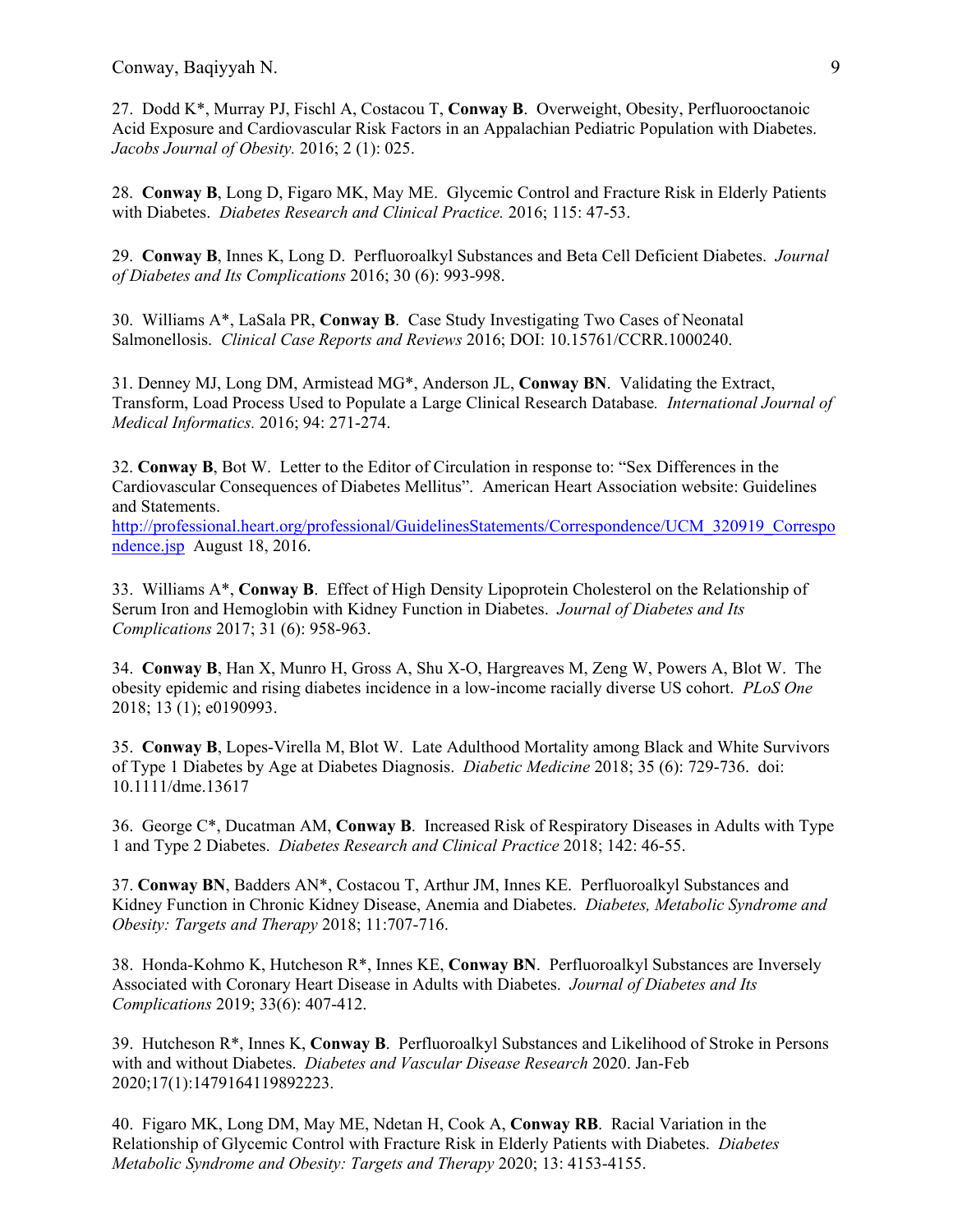41. Tomaszewski EL\*, Orchard TJ, Hawkins M, **Conway BN**, Buchanich JM, Maynard J, Songer T, Costacou T. Skin intrinsic fluorescence scores are a predictor of all-cause mortality risk in type 1 diabetes: The Epidemiology of Diabetes Complications Study. *J Diab Comp* 2021;35(2):107770.

42. **Conway RB**, Sudenga S, McClain D, Blot WJ. Diabetes and Liver Cancer Risk: a stronger effect in Whites than Blacks? *J Diab Comp* 2021; 35 (3):107816

43. **Conway RB**, Armistead MG, Denney MJ, Smith GS. Validating matching of patients in the linkage of a large hospital system's EHR with state and national death databases. *Applied Clinical Informatics* 2021: 82-89.

44. **Conway RBN**, Peltier A, Figaro MK. Diabetes and Constipation. *J Diab Comp* 2021; 35 (2): 107799.

45. Tomaszewski E\*, Orchard T, Hawkins M, **Conway RBN**, Buchanich J, Maynard J, Songer T, Costacou T. Predictors of change in skin intrinsic fluorescence in type 1 diabetes: The Epidemiology of Diabetes Complications study. *Journal of Diabetes Science and Technology* 2021. May 15;19322968211014337. doi: 10.1177/19322968211014337. Online ahead of print.

46. Muhimpundu S, **Conway BN**, Andersen SW, Lipworth L, Steinwandel MD, Blot WJ, Shu XO, Sudenga SL. Racial Differences in Hepatocellular Carcinoma Incidence and Risk Factors Among a Low Socioeconomic Population. *Cancers* 2021; 13 (15):3710. \*Student

# **INVITE D TALKS**

1. "Free Fatty Acids in Heart Disease and Diabetes". Endocrine Grand Rounds, Vanderbilt University, Nashville, TN. January 12, 2010.

2. "Hemoglobin and Diabetic Retinopathy". Dana Center for Preventative Ophthalmology, Wilmer Eye Institute, Johns Hopkins University, Baltimore, MD. March 15, 2013.

3. "Hemoglobin in Nephropathy and Retinopathy in Type 1 Diabetes: Observations from the Pittsburgh Epidemiology of Diabetes Complications Study." Renal Grand Rounds, West Virginia University, Morgantown, WV. June 18, 2013.

4. "Mortality Outcomes in Low-income African Americans and Whites with Diabetes: Results from the Southern Community Cohort Study." Department of Epidemiology Seminar Series, University of Pittsburgh, Pittsburgh, PA. January 9, 2014.

5. "Mortality Outcomes in African Americans and Whites with Diabetes: Results from the Southern Community Cohort Study". Center for Genomics and Personalized Medicine Seminar Series, Wake Forest School of Medicine, Winston-Salem, NC. September 30, 2015.

6. "Electronic Health Records as Research Tools". WVCTSI Boot Camp Series, West Virginia University, Morgantown, WV. February 26, 2016.

7. "Confounding and its statistical adjustment" and "Fundamental Measures of Disease Frequency and Association in Prospective Studies". Jackson Scholars Seminar, Jackson State University. April 1, 2016.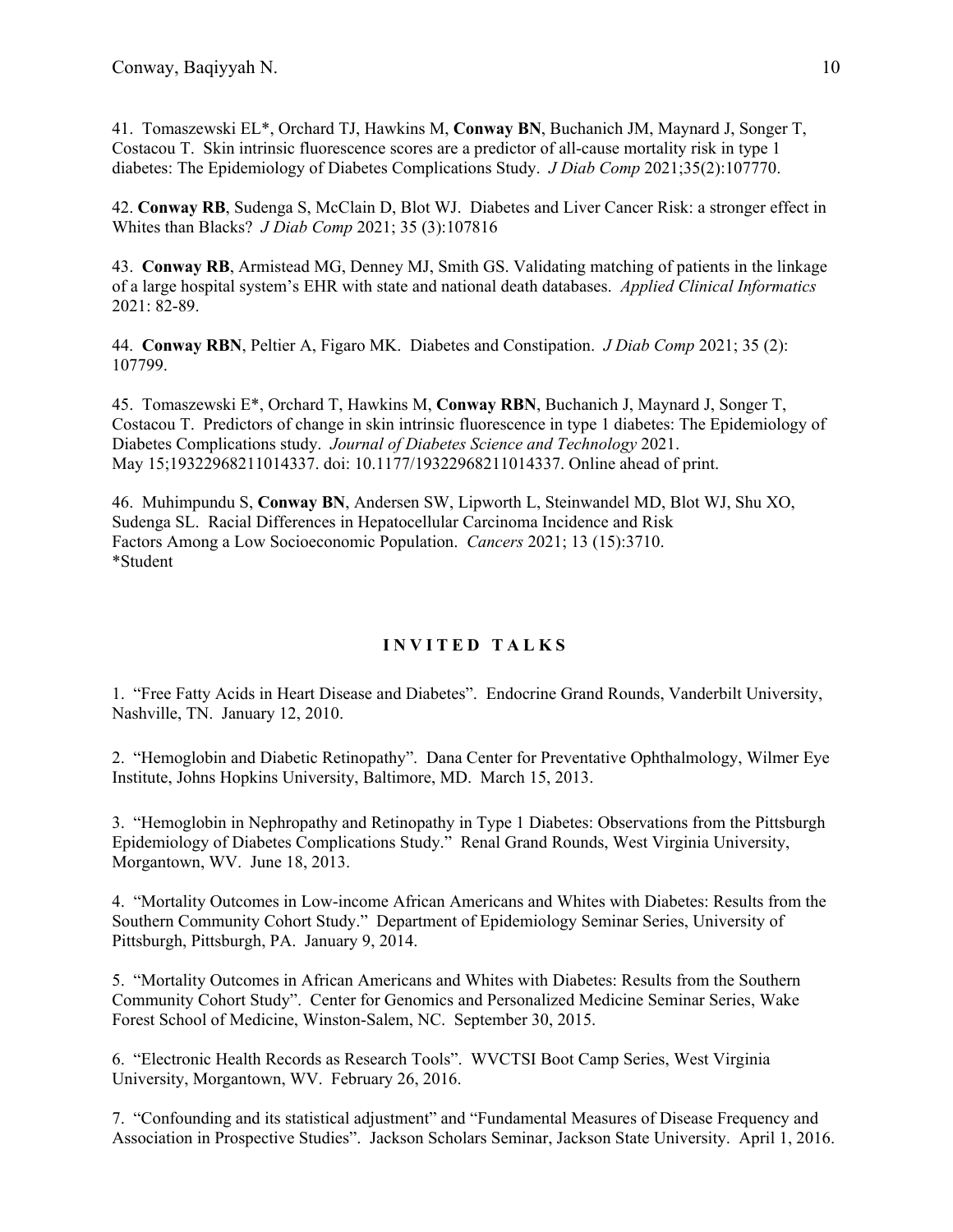# **ORAL PRESENTA TIONS A T NATIONAL AND I NTERNATIONAL SCIEN TIFIC MEETINGS**

**1. Conway B**, Miller R, Costacou T, Fried L, Kelsey S, Evans R, Edmundowicz D, Orchard T. Double Edged Relationship of Adiposity with Coronary Artery Calcification in Type 1 Diabetes. *Diabetes* 56 (S1): A129. 67th Annual American Diabetes Association Scientific Sessions, June 2007.

2. Orchard T, Conway B. Are Hemoglobin Levels Elevated in Type 1 Diabetes? 43<sup>rd</sup> Annual Meeting of the European Diabetes Epidemiology Group of the European Association of the Study of Diabetes, April 2008.

**3. Conway B**, Rachel M, Costacou T, Fried L, Evans R, Kelsey S, Orchard T. Adiposity and Mortality in Type 1 Diabetes: A Complex Interplay of Factors. *Diabetes* 57 (S1): A9. 68<sup>th</sup> Annual American Diabetes Association Scientific Sessions, June 2008.

**4. Conway B**, Costacou T, Orchard T. Is Glycemia or Insulin Dose the Stronger Risk Factor for Coronary Artery Disease in Type 1 Diabetes? American Heart Association Fellows Research Day 2009, February 2009

5. Aroda V, Matter N, Aly R, **Conway B**, Maynard J, Orchard T, Ratner R. Noninvasive Measurement of Advanced Glycation End Products Correlates with Chronic Glycemic Exposure in Patients with Type 1 and Type 2 Diabetes. *Diabetes* 58 (S1). 69<sup>th</sup> Annual American Diabetes Association Scientific Sessions, June 2009.

**6. Conway B**, May ME, Signorello LB, Blot WJ. All-cause and Cause-specific Mortality by Race in Low Income Blacks and Whites with Type 2 Diabetes. *Diabetes* 61 (S1): A79. 72<sup>nd</sup> Annual American Diabetes Association Scientific Sessions, June 2012.

7. **Conway B,** Blot W. *Diabetes and Liver Cancer Risk—A Stronger Effect in Whites than Blacks? Diabetes* 2018; 67 (S1). 77th Annual American Diabetes Association Scientific Sessions, June 2018.

### **ABSTRACTS AND P OSTE R S**

**1. Conway B**, Fried L, Costacou T, Orchard T. Hematocrit Predicts End Stage Renal Disease (ESRD) and Non-ESRD Mortality in Type 1 Diabetes with Overt Nephropathy. *Diabetes* 2005; 54 (S1): A551.

**2. Conway B**, Costacou T, Orchard T. Time Trends in Overweight and Obesity in Type 1 Diabetes and Their Association with Mortality. *Diabetes* 55 (S1): A382. Poster presentation at the 66<sup>th</sup> Annual American Diabetes Association Scientific Session, June 2006.

**3. Conway B**, Costacou T, Orchard T. Being Overweight is Associated with a Decreased Risk of Complications in Type 1 Diabetes (T1D). *Diabetes* 2006; 55 (S1): A531.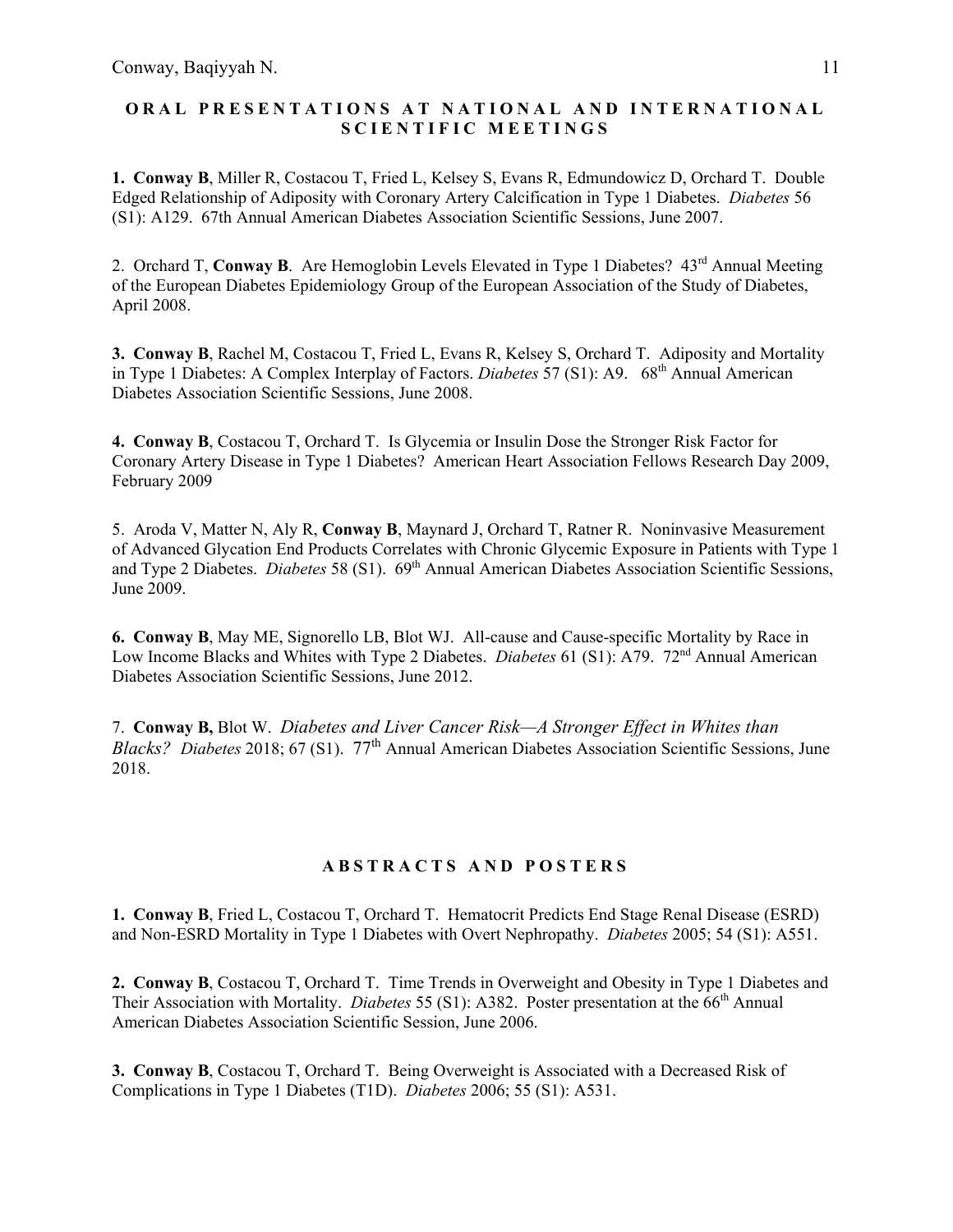**4. Conway B**, Fried L, Orchard T. Autonomic Neuropathy Predicts Hematocrit Levels in Diabetic Kidney Disease. *Journal of the American Society of Nephrology* November, 2006. Poster presentation at the 39th Annual Renal Week of the American Society of Nephrology.

**5. Conway B**, Miller R, Costacou T, Fried L, Kelsey S, Evans R, Edmundowicz D, Orchard T. Association of Coronary Artery Calcification with Adiposity Varies by Age and Gender in Type 1 Diabetes. Poster presentation at Science 2006- The University of Pittsburgh, October 2006.

**6. Conway B**, Miller R, Klein R, Orchard T. High Hemoglobin Predicts Long-term Incidence of Proliferative Retinopathy in Type 1 Diabetes. *Diabetes* 56 (S1): A823. Poster presentation at the 67th Annual American Diabetes Association Scientific Sessions, June 2007.

**7. Conway B**, Miller R, Fried L, Kelsey S, Edmundowicz D, Evans R, Orchard T. Obesity, Free Fatty Acids, and Type 1 Diabetes: the fasting state revisited. Poster presentation at Science 2007- The University of Pittsburgh, October 2007.

**8. Conway B**, Miller R, Costacou T, Fried L, Kelsey S, Evans R, Edmundowicz D, Orchard T. Double Edged Relationship of Adiposity with Coronary Artery Calcification in Type 1 Diabetes. Poster presentation at the Infinite Possibilities Conference at North Carolina State University, Raleigh, North Carolina, November 2007.

**9. Conway B**, Wang J, Ediger M, Orchard T. Skin Fluorescence and Type 1 Diabetes: A New Marker of Complication Risk. *Diabetes* 57 (S1): A287. Poster presentation at the 68th Annual American Diabetes Association Scientific Sessions, June 2008.

10. Maynard J, **Conway B**, Orchard T, Matter N. Non-invasive Skin Fluorescence Indicates Cumulative Glycemic Exposure. Poster presentation at the  $44<sup>th</sup>$  European Association for the Study of Diabetes Annual Meeting, September 2008.

**11. Conway B**, Matter N, Maynard J, Orchard T. Skin Fluorescence Detects Progression of Coronary Artery Calcification. *Diabetes* 58 (S1). Poster presentation at the 69<sup>th</sup> Annual American Diabetes Association Scientific Sessions, June 2009.

**12. Conway B**, Evans R, Fried L, Kelsey S, Edmundowicz D, Orchard T. Free Fatty Acids are Associated with Pulse Pressure in Women, but not Men, with Type 1 Diabetes. *Diabetes* 58 (S1). Poster presentation at the 69<sup>th</sup> Annual American Diabetes Association Scientific Sessions, June 2009.

13. Fischl A, **Conway B**, Orchard T. Time Trends in Intensive Insulin Therapy and Self Monitoring in Type 1 Diabetes. *Diabetes* 58 (S1). Poster presentation at the 69<sup>th</sup> Annual American Diabetes Association Scientific Sessions, June 2009.

14. Aroda V, Matter N, **Conway B**, Aly R, Maynard J, Orchard T, Rattner R. Noninvasive Measurement of Advanced Glycation End Products Correlates with Macrovascular Complications in Patients with Type 1 or Type 2 Diabetes. *Diabetes* 58 (S1). Poster presentation at the 69th Annual American Diabetes Association Scientific Sessions, June 2009.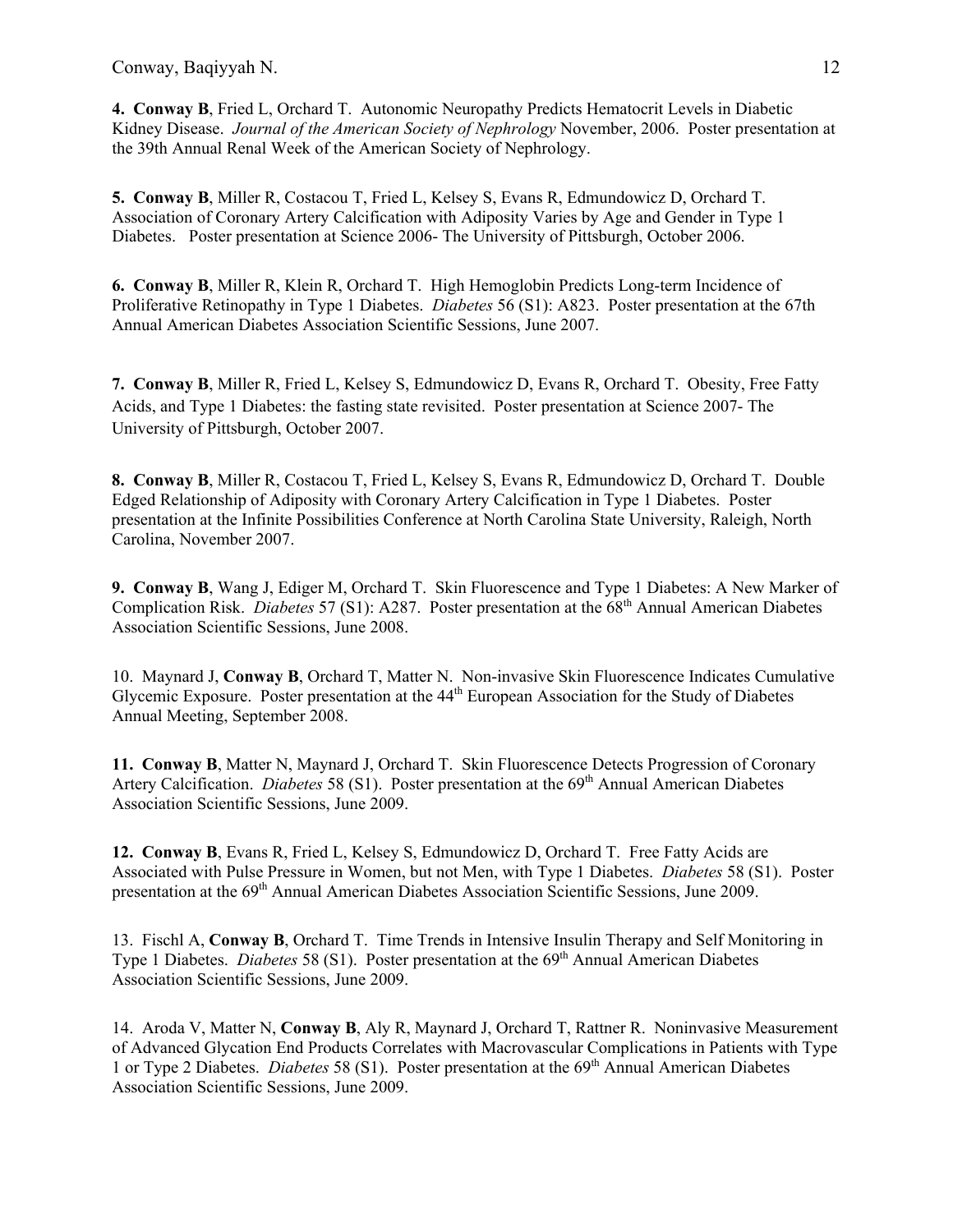15. Orchard T, **Conway B**. Free Fatty Acids are Associated with an Increased Q-T Interval in Men, but not Women, with Type 1 Diabetes. Poster presentation at the 45<sup>th</sup> European Association for the Study of Diabetes, September 2009.

**16. Conway** B, Matter N, Maynard J, Orchard T. Skin Intrinsic Fluorescence Correlates with Autonomic and Distal Symmetrical Polyneuropathy. *Diabetes* 59 (S1). Poster presentation at the 70<sup>th</sup> Annual American Diabetes Association Scientific Sessions, June 2010.

**17. Conway B**, May M, Signorello L, Blot W. The Mortality Experience of a Low SES Population with Young-Onset Diabetes: The Southern Community Cohort Study. *Diabetes* 60 (S1). Poster presentation at the 71<sup>st</sup> Annual American Diabetes Association Scientific Sessions, June 2011.

**18. Conway** B, Aroda V, Maynard J, Ratner R, Orchard T. Skin Intrinsic Fluorescence is Independently Associated with Coronary Artery Disease in Individuals with Long Duration Type 1 Diabetes. *Circulation* 2012; 125: Suppl 10: AP024. Poster presentation at the Epidemiology and Prevention/Nutrition, Physical Activity and Metabolism 2012 Scientific Sessions of the American Heart Association. March 13, 2012

**19. Conway B**, May ME, Myers I, Maynard JD, Artibee K, Blot WJ, Peltier A. Skin Intrinsic Fluorescence is Associated with Nerve Fiber Morphology and Conduction Velocity in Persons with Diabetic Neuropathy. *Diabetes* 61 (S1). Poster presentation at the 72<sup>st</sup> Annual American Diabetes Association Scientific Sessions, June 2012.

**20. Conway B**, Elasy TA, May ME, Blot JW. Mortality by Race in Type 1 Diabetes. *Diabetes* 62 (S1). Poster presentation at the 73<sup>rd</sup> Annual American Diabetes Association Scientific Sessions, June 2013.

**21. Conway B**, Evans RW, Orchard T. Evaluation of the Association between the Free Fatty Acid to Serum Albumin Ration with the Time to Cardiac Repolarization. *Circulation*. 2014;129: AP005. Poster presentation at the Epidemiology and Prevention/Nutrition, Physical Activity and Metabolism 2014 Scientific Sessions of the American Heart Association. March 18, 2014.

\*22. Weber K, Fischl AF, Murray PJ, **Conway B**. The Effect of BMI on Cardiovascular and Metabolic Syndrome Risk Factors in an Appalachian Pediatric Population. *Circulation*. 2014;129: AP239. Poster presentation at the Epidemiology and Prevention/Nutrition, Physical Activity and Metabolism 2014 Scientific Sessions of the American Heart Association. March 20, 2014.

\*23. Weber K, Murray PJ, Fischl AF, **Conway B**. Overweight and CVD Risk Factors in an Appalachian Pediatric Diabetes Population. *Diabetes* 63 (S1). Poster presentation at the 74<sup>th</sup> Annual American Diabetes Association Scientific Sessions, June 2014.

\*24. Weber K, **Conway B**, Maynard J, Orchard T. The Association of NAT2 with CAC and CAD in a Population of Individuals with Type 1 Diabetes. *Diabetes* 2014; 63 (S1). 2543-PO.

**25. Conway B**, Long DM, May ME. Glycemic Control and Fracture Risk in Geriatric Patients with Diabetes. *Diabetes* 63 (S1). Poster presentation at the 74<sup>th</sup> Annual American Diabetes Association Scientific Sessions, June 2014.

**26. Conway B**, Innes K. Inverse Relationship between Environmental Contaminant Perfluorooctane Acid and Coronary Heart Disease in Diabetes. *Circulation* 2015; 131: AP011. Poster presentation at the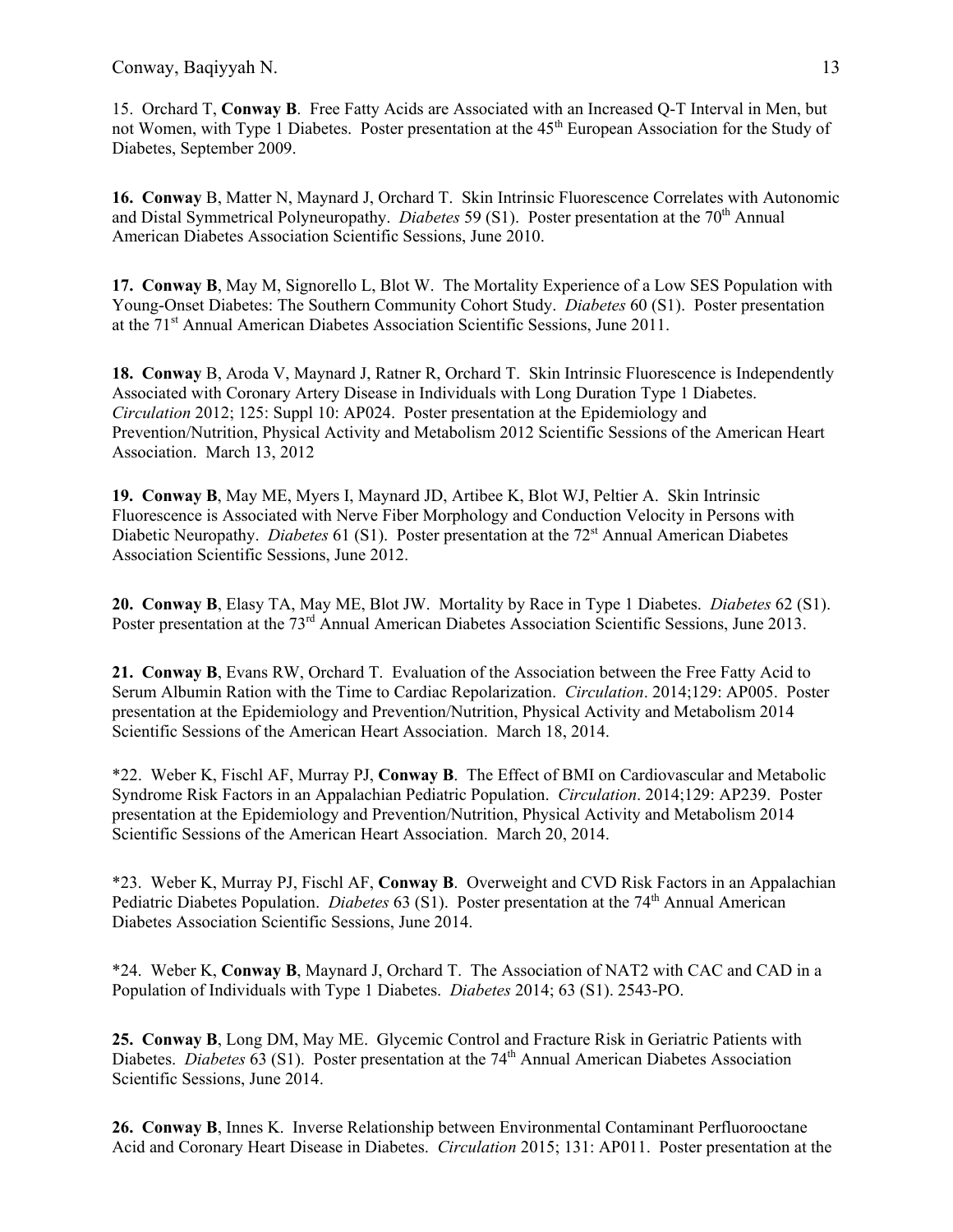Epidemiology and Prevention/Nutrition, Physical Activity and Metabolism 2015 Scientific Sessions of the American Heart Association. March 3, 2015.

27. Gurka M, **Conway B**, Andrew M, Burchfiel C, DeBoer M. Additive Interactions and Metabolic Syndrome. Oral Presentation at the Eastern North American Region International Biometric Society (ENAR), March, 2015.

**28. Conway B**, Costacou T, Innes K, Arthur J. Environmental Contaminant Perfluorooctane Sulfonate and Kidney Function by Diabetes Status. *Diabetes* 2015; 64 (S1):LB6. Late Breaking poster presentation at the 75<sup>th</sup> Annual American Diabetes Association Scientific Sessions, June 2015.

**29. Conway B**, May ME.Inverse Relationship between Serum Iron and Kidney Function in Adults with Diabetes. *Diabetes* 2015; 64 (S1). Poster presentation at the 75<sup>th</sup> Annual American Diabetes Association Scientific Sessions, June 2015.

**30. Conway B**, Costacou T. Perfluoroalkyl Acids and Stroke Risk in Persons with and without Diabetes: a salutatory effect of high oxygen carrying capacity environment contaminants. *Circulation* 2016; 133 (S1): AP061. Poster presentation at the Epidemiology and Prevention/Nutrition, Physical Activity and Metabolism 2016 Scientific Sessions of the American Heart Association. March 2016.

**31. Conway B**, Giacobbi P, Drenowatz C, Blair S, Hand G. Association of Energy Flux with Change in Cardiovascular Risk Factors in Weight Stable Individuals. *Circulation* 2016; 133 (S1): AP139. Poster presentation at the Epidemiology and Prevention/Nutrition, Physical Activity and Metabolism 2016 Scientific Sessions of the American Heart Association. March 2016.

**32. Conway B**, Allred N, Freedman B, Bowden D. *NAT*2 and Coronary Artery Calcification in African American and European Americans with Type 2 diabetes. *Diabetes* 2016; 65 (S1): A431. Poster presentation at the 76th Annual American Diabetes Association Scientific Sessions, June 2016.

**33. Conway BN**, Lopes-Virella MF, Blot WJ. Late Adulthood Mortality among Black and White Survivors of Type 1 Diabetes by Age at Diabetes Diagnosis. *Diabetes* 2016; 65 (S1): A412. Moderated poster presentation at the 76<sup>th</sup> Annual American Diabetes Association Scientific Sessions, June 2016.

34. Innes K, **Conway B**. Perfluoroalkyl Substances and Beta-Cell Deficient Diabetes. *Diabetes* 2016; 65 (S1): A412. Moderated poster presentation at the  $76<sup>th</sup>$  Annual American Diabetes Association Scientific Sessions, June 2016.

\*35. Williams A, **Conway B**. Hemoglobin and eGFR by Diabetes Status: Effect of High Capacity Oxygen Carriers. *Diabetes* 2016. Late Breaking poster presentation at the 76<sup>th</sup> Annual American Diabetes Association Scientific Sessions, June 2016.

**36. Conway B**. Munro H, Han S, Blot B. Differential Impact of Obesity on Diabetes Risk among Low-Income Blacks and Whites. *Diabetes* 2017 (S1). Poster presentation at the 77th Annual American Diabetes Association Scientific Sessions, June 2017.

**37. Conway B**, Innes K, Costacou T, Arthur J. Perfluoroalkyl Substances and Kidney Function in Chronic Kidney Disease, Anemia, and Diabetes. *Diabetes* 2017; 66 (S1). Poster presentation at the 77th Annual american Diabetes Association Scientific Sessions, June 2017.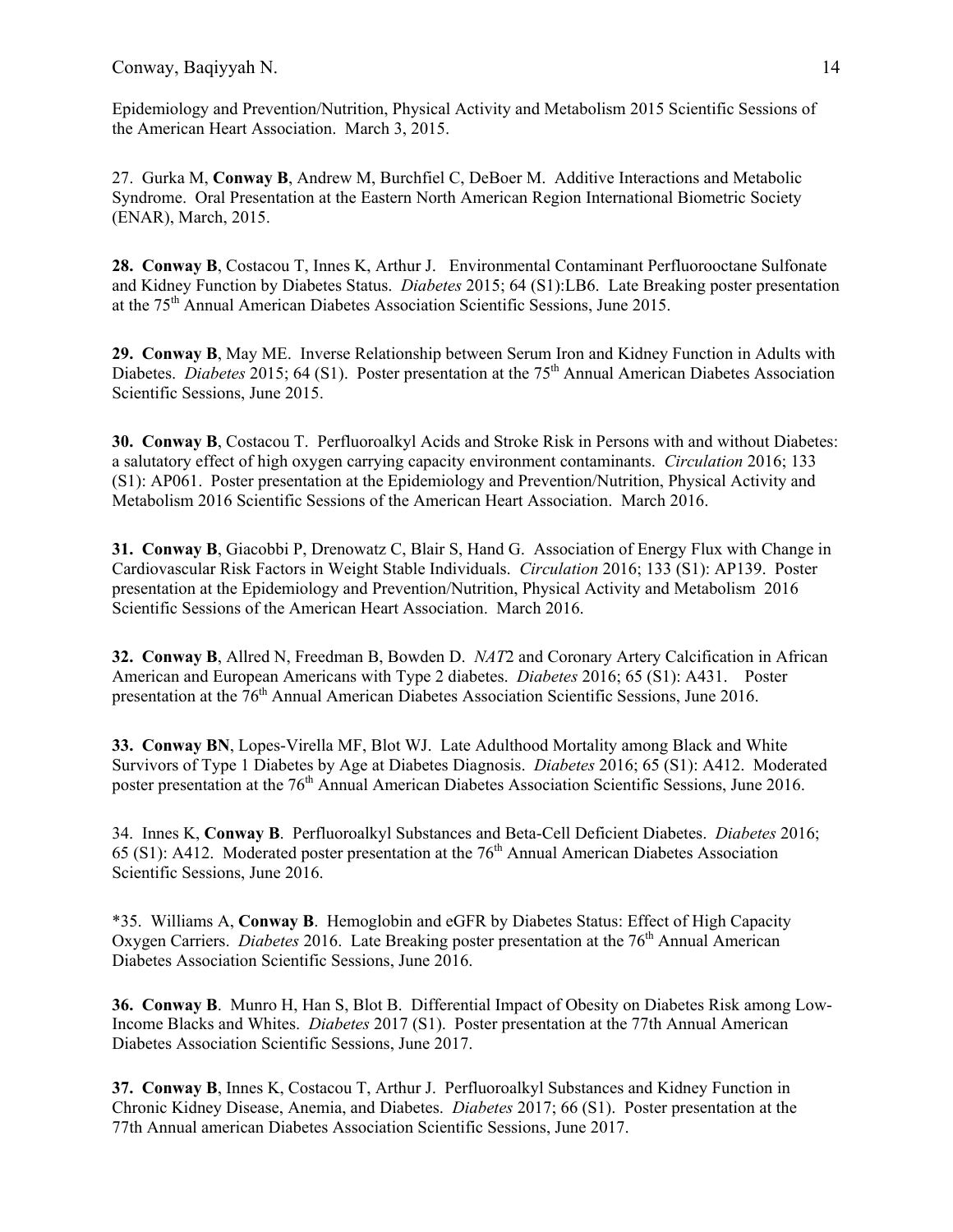38. Huseynova K, **Conway B**. Risk of 30-Day Myocardial Infarction and Mortality after Vascular Surgery. *Diabetes* 2017; 66 (S1). Moderated poster presentation at the 77th Annual American Diabetes Association Scientific Sessions, June 2017.

\*39. George C, **Conway B**. Increased Risk of Respiratory Disorders in Adults with Diabetes. *Diabetes* 2017; 66 (S1). Poster presentation at the 77th Annual American Diabetes Association Scientific Sessions, June 2017.

40. **Conway B,** Blot W. *Racial Variation in the Relationship of Diabetes with Pancreatic Cancer Risk*. *Diabetes* 2018; 67 (S1). Poster presentation at the 78th Annual American Diabetes Association Scientific Sessions, June 2018.

*\*Student first-authored presentation and publication*

41. **Conway B,** Blot W. BMI and Long-Term Mortality in a Population with Young and Older-Onset Diabetes. *Diabetes* 2019; 68 (S1). Poster presentation at the 79<sup>th</sup> Annual American Diabetes Association Scientific Sessions, June 2019.

42. **Conway B**, Hudson A, McClain D, Blot W. Increased Pancreatic Cancer Risk Associated with Dietary Iron in Whites, but not Blacks with Diabetes. *Diabetes* 2020; 69 (S1). Poster presentation at the 80<sup>th</sup> Annual American Diabetes Association Scientific Sessions (virtual), June 2020.

42. Campos E, Keenan H, Lopes-Virella M, Blot W, Conway B. Extreme Survival in Low SES Population with Early-onset Diabetes. *Diabetes* 2020; 69 (S1). Poster presentation at the 80<sup>th</sup> Annual American Diabetes Association Scientific Sessions (virtual), June 2020.

### **TECHNICAL REPORTS**

**Conway RBN, Rizzo NS.** Final Report: Phase II Assessment Breast Cancer Incidence Concern at White River Junction VA Medical Center (WRJ VAMC, Vermont, December 31, 2021.

### **NEWS LETTERS**

**Conway BN**, Moss AH. Supportive Care Needs of Dialysis Patients: where clinicians, social workers, and dialysis facilities can work together better. Renal Works, May 26, 2016. Newsletter of the National Renal Administrators Association.

<http://newsmanager.commpartners.com/nraarw/issues/2016-05-26.html>

### **MEDIA AND OTHER PUBLICATIONS**

October 17, 2014. WHUR's The Daily Drum. Radio interview about the 2014 Ebola outbreak

July 2016 NPR: Public Health Minute. Diabetes Risk Factors. <https://soundcloud.com/publichealthminute/diabetes-risk-factors-dr-bawiyyah-conway>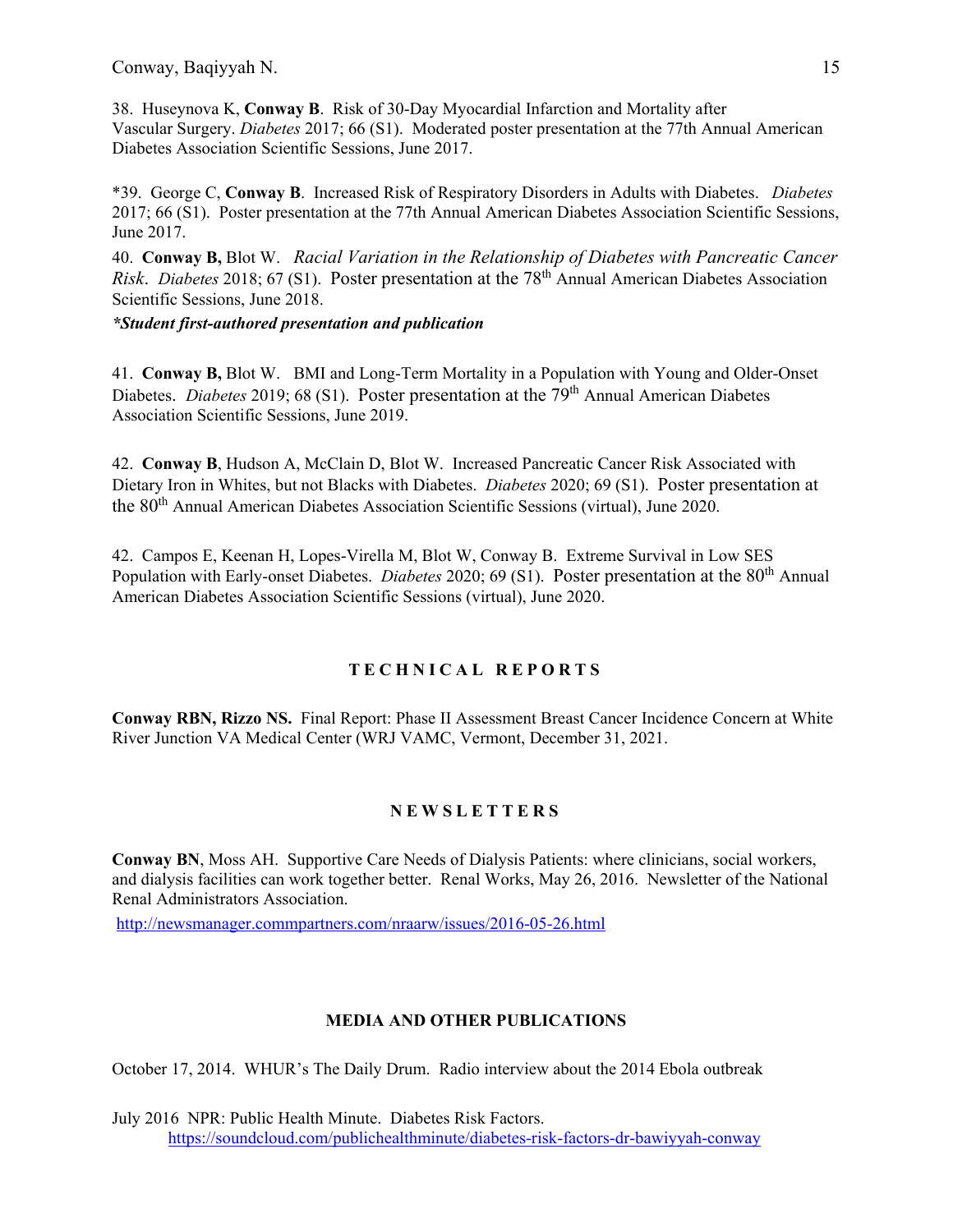### **MEMBERSHIPS IN PROFESSIONAL AND SCIENTIFIC SOCIETIES**

| <b>American Diabetes Association</b>            | 2005-Present |
|-------------------------------------------------|--------------|
| <b>American Heart Association</b>               | 2010-Present |
| American College of Epidemiology                | 2015-2017    |
| <b>American Statistical Association</b>         | 2007-2009    |
| <b>American Medical Informatics Association</b> | 2016-Present |

# **E PIDEMIOLOGY TEACHING EXPERIENCE**

# **Courses Taught:**

- 1. EPID 601-001 "Public Health Epidemiology, 3 credit hours, Fall 2014. Live course
- 2. EPID 601-002 "Public Health Epidemiology", 3 credit hours, Fall 2014. Online course
- 3. EPID 601-007 "Public Health Epidemiology", 3 credit hours, Fall 2014. Online course
- 4. EPID 710 "Advanced Principles of Epidemiology", 3 credit hours, Fall 2015
- 5. EPID 611 "Concepts and Methods of Epidemiology", 3 credit hours, Fall 2015 and Fall 2016.
- 6. Directed 3-credit hour independent study class in SAS programming, Summer 2013 and Spring 2015. Students took certification exam and received SAS certification at the end of the semester.
- 7. **PBHL 5342 "Epidemiology 1",** 3 credit hours, Fall 2017; Fall 2018; Fall 2019 Live course
- 8. EPBI 6335 Epidemiology of Infectious Disease. 3 credit hours, Fall 2018 Live course
- 9. EPBI 6333 Public Health Surveillance Methods. 3 credit hours, Spring 2020 Hybrid course

### **Other Epidemiology Teaching Activities:**

1. Teaching assistant for Seminar in Epidemiology and Public Health, University of Pittsburgh, Spring 2006.

2. Guest Lecture for EPI 321 "Applied Epidemiologic Methods in Regression I: Binary Data". Lecture title: "Introduction to Longitudinal Data Analysis". Vanderbilt University, November 29, 2011.

3. Lecturer for "Clinical Tropical Medicine and Travelers' Health" course. Lecture title: "Basic Measures of Morbidity and Mortality". West Virginia University, June 12, 2013.

4. Lecturer for Translational Cardiovascular Sciences. West Virginia University, August 1, 2013.

5. Lecturer for Translational Cardiovascular Sciences. West Virginia University, August 6, 2013.

6. Guest Lecturer for EPID 610 "Principles of Epidemiology". Lecture title: "Mortality: Another Measure of Frequency". West Virginia University, August 27, 2013.

7. Guest Lecturer for EPID 610 "Principles of Epidemiology". Lecture title: "Standardization". West Virginia University, September 3, 2013.

8. Guest Lecturer for BIOS 623 "Biostatistical Consulting". West Virginia University, February 24, 2014.

9. Epidemiology Practicum Preceptor for Jonathan Herczyk, Spring 2014.